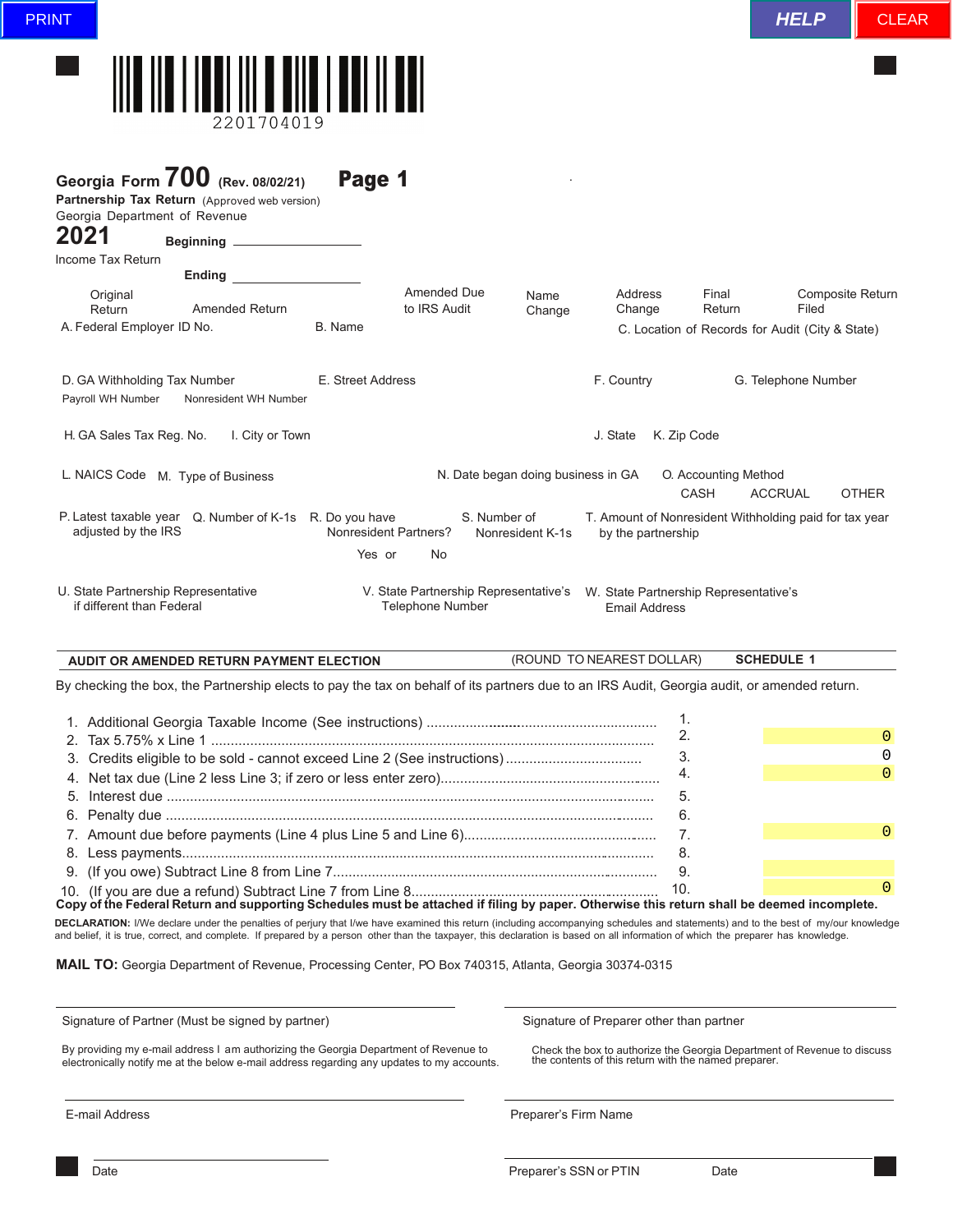Page 2

**<sup>E</sup>** 2.



|  |   | (Partnership) Name $\overline{\phantom{a}}$ | the control of the control of the control of the control of the control of the control of the control of the control of the control of the control of the control of the control of the control of the control of the control | FEIN.                     |    |                       |  |
|--|---|---------------------------------------------|-------------------------------------------------------------------------------------------------------------------------------------------------------------------------------------------------------------------------------|---------------------------|----|-----------------------|--|
|  |   | <b>COMPUTATION OF GEORGIA NET INCOME</b>    |                                                                                                                                                                                                                               | (ROUND TO NEAREST DOLLAR) |    | <b>SCHEDULE 2</b>     |  |
|  |   |                                             |                                                                                                                                                                                                                               | 1.                        |    | 0                     |  |
|  |   |                                             |                                                                                                                                                                                                                               | 2.                        |    |                       |  |
|  |   |                                             | 3. Business income subject to apportionment (Line 1 less Line 2)                                                                                                                                                              | 3.                        |    | O                     |  |
|  |   |                                             |                                                                                                                                                                                                                               | 4.                        |    | 1.000000              |  |
|  |   |                                             |                                                                                                                                                                                                                               | 5.                        |    | 0                     |  |
|  |   |                                             |                                                                                                                                                                                                                               | 6.                        |    |                       |  |
|  |   |                                             | 7 <sub>1</sub>                                                                                                                                                                                                                |                           | 0  |                       |  |
|  |   |                                             |                                                                                                                                                                                                                               |                           |    |                       |  |
|  |   | <b>INCOME TO PARTNERS</b>                   |                                                                                                                                                                                                                               | (ROUND TO NEAREST DOLLAR) |    | <b>SCHEDULE 3</b>     |  |
|  |   | $(1.)$ Name                                 | (3.) City, State, Zip and Country (if Foreign)                                                                                                                                                                                |                           |    |                       |  |
|  |   | (2.) Street and Number                      | (4.) ID Number                                                                                                                                                                                                                | Profit (Loss) Sharing %   |    | Georgia Source Income |  |
|  |   | 1.                                          |                                                                                                                                                                                                                               | 5.                        | 6. |                       |  |
|  |   | 2.                                          |                                                                                                                                                                                                                               |                           |    |                       |  |
|  |   | 3.                                          |                                                                                                                                                                                                                               |                           |    |                       |  |
|  |   |                                             |                                                                                                                                                                                                                               |                           |    |                       |  |
|  |   | 1.                                          |                                                                                                                                                                                                                               | 5.                        | 6. |                       |  |
|  | в | 2.                                          |                                                                                                                                                                                                                               |                           |    |                       |  |
|  |   | 3.                                          |                                                                                                                                                                                                                               |                           |    |                       |  |
|  |   |                                             |                                                                                                                                                                                                                               |                           |    |                       |  |
|  |   | 1.                                          |                                                                                                                                                                                                                               | 5.                        | 6. |                       |  |
|  |   | 2.                                          |                                                                                                                                                                                                                               |                           |    |                       |  |
|  |   | 3.                                          |                                                                                                                                                                                                                               |                           |    |                       |  |
|  |   |                                             |                                                                                                                                                                                                                               |                           |    |                       |  |
|  |   |                                             |                                                                                                                                                                                                                               | 5.                        | 6. |                       |  |
|  | D | 2.                                          |                                                                                                                                                                                                                               |                           |    |                       |  |

| D            |    |   |    |
|--------------|----|---|----|
|              | J. |   |    |
|              | 4. |   |    |
|              |    | 5 | ю. |
| E            |    |   |    |
|              |    |   |    |
|              | 4. |   |    |
| <b>TOTAL</b> |    |   |    |

| ADDITIONS TO FEDERAL TAXABLE INCOME                                                                    | (ROUND TO NEAREST DOLLAR) |          | <b>SCHEDULE 4</b> |   |
|--------------------------------------------------------------------------------------------------------|---------------------------|----------|-------------------|---|
| 1. State and municipal bond interest other than Georgia or political subdivision thereof               |                           | 1.<br>2. |                   |   |
| 2. Net income or net profits taxes imposed by taxing jurisdictions other than Georgia                  |                           | 3.       |                   |   |
|                                                                                                        |                           | 4.       |                   |   |
|                                                                                                        |                           | 5.       |                   |   |
|                                                                                                        |                           | 6.       |                   |   |
|                                                                                                        |                           | 7.       |                   |   |
| 8. Total (Add Lines 1 through 7) enter here and on Line 9, Schedule 7                                  |                           | 8.       |                   | O |
| <b>SUBTRACTIONS FROM FEDERAL TAXABLE INCOME</b>                                                        | (ROUND TO NEAREST DOLLAR) |          | <b>SCHEDULE 5</b> |   |
| 1. Interest on obligations of United States (must be reduced by direct and indirect interest expenses) |                           | 1.       |                   |   |
| 2. Exception to intangible expenses and related interest cost (Attach IT-Addback)                      |                           | 2.       |                   |   |
|                                                                                                        |                           | 3.       |                   |   |
|                                                                                                        |                           | 4.       |                   |   |
| 5. Total (Add Lines 1 through 4) enter here and on Line 11, Schedule 7                                 |                           | 5.       |                   |   |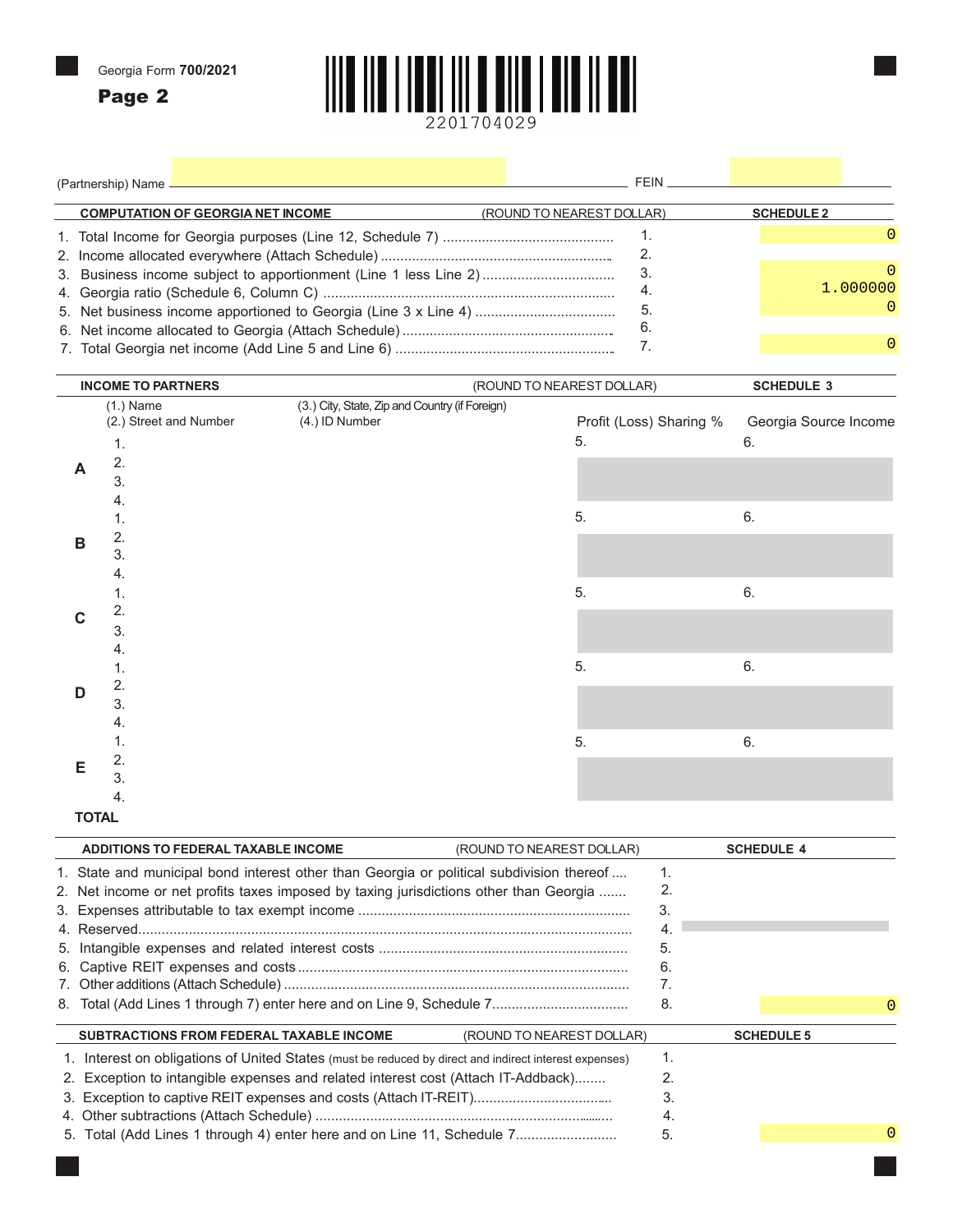Page 3



| (Partnership) Name<br>the control of the control of the control of the control of the control of the control of |                           |                      | <b>FEIN Example 200</b>                                            |
|-----------------------------------------------------------------------------------------------------------------|---------------------------|----------------------|--------------------------------------------------------------------|
| <b>APPORTIONMENT OF INCOME</b>                                                                                  | (ROUND TO NEAREST DOLLAR) |                      | <b>SCHEDULE 6</b>                                                  |
|                                                                                                                 | A. WITHIN GEORGIA         | <b>B. EVERYWHERE</b> | C. DO NOT ROUND COL (A)/ COL (B)<br><b>COMPUTE TO SIX DECIMALS</b> |
|                                                                                                                 |                           |                      |                                                                    |
| 2. Georgia Ratio (Divide Column A by Column B)                                                                  |                           |                      | 1.000000                                                           |
| <b>COMPUTATION OF TOTAL INCOME FOR GEORGIA PURPOSES</b> (ROUND TO NEAREST DOLLAR)                               |                           |                      | <b>SCHEDULE 7</b>                                                  |
|                                                                                                                 |                           | 1.                   |                                                                    |
| 2. Net income (loss) from rental real estate activities                                                         |                           | 2.                   |                                                                    |
| 3. a. Gross income from other rental activities                                                                 | 3а.                       |                      |                                                                    |
| b. Less expenses (attach schedule)                                                                              | 3b.                       |                      |                                                                    |
| c. Net income (loss) from other rental activities (Line 3a less Line 3b)                                        |                           | 3c.                  | 0                                                                  |
|                                                                                                                 |                           | 4a.                  |                                                                    |
|                                                                                                                 |                           | 4b.                  |                                                                    |
|                                                                                                                 |                           | 4c.                  |                                                                    |
|                                                                                                                 |                           | 4d.                  |                                                                    |
|                                                                                                                 |                           | 4e.                  |                                                                    |
|                                                                                                                 |                           | 4f.                  |                                                                    |
|                                                                                                                 |                           | 5.                   |                                                                    |
|                                                                                                                 |                           | 6.                   |                                                                    |
|                                                                                                                 |                           | 7.                   |                                                                    |
|                                                                                                                 |                           | 8.                   |                                                                    |
|                                                                                                                 |                           | 9.                   | 0                                                                  |
|                                                                                                                 |                           | 10.                  | 0                                                                  |
|                                                                                                                 |                           | 11.                  | 0                                                                  |
|                                                                                                                 |                           | 12.                  | 0                                                                  |
|                                                                                                                 |                           |                      |                                                                    |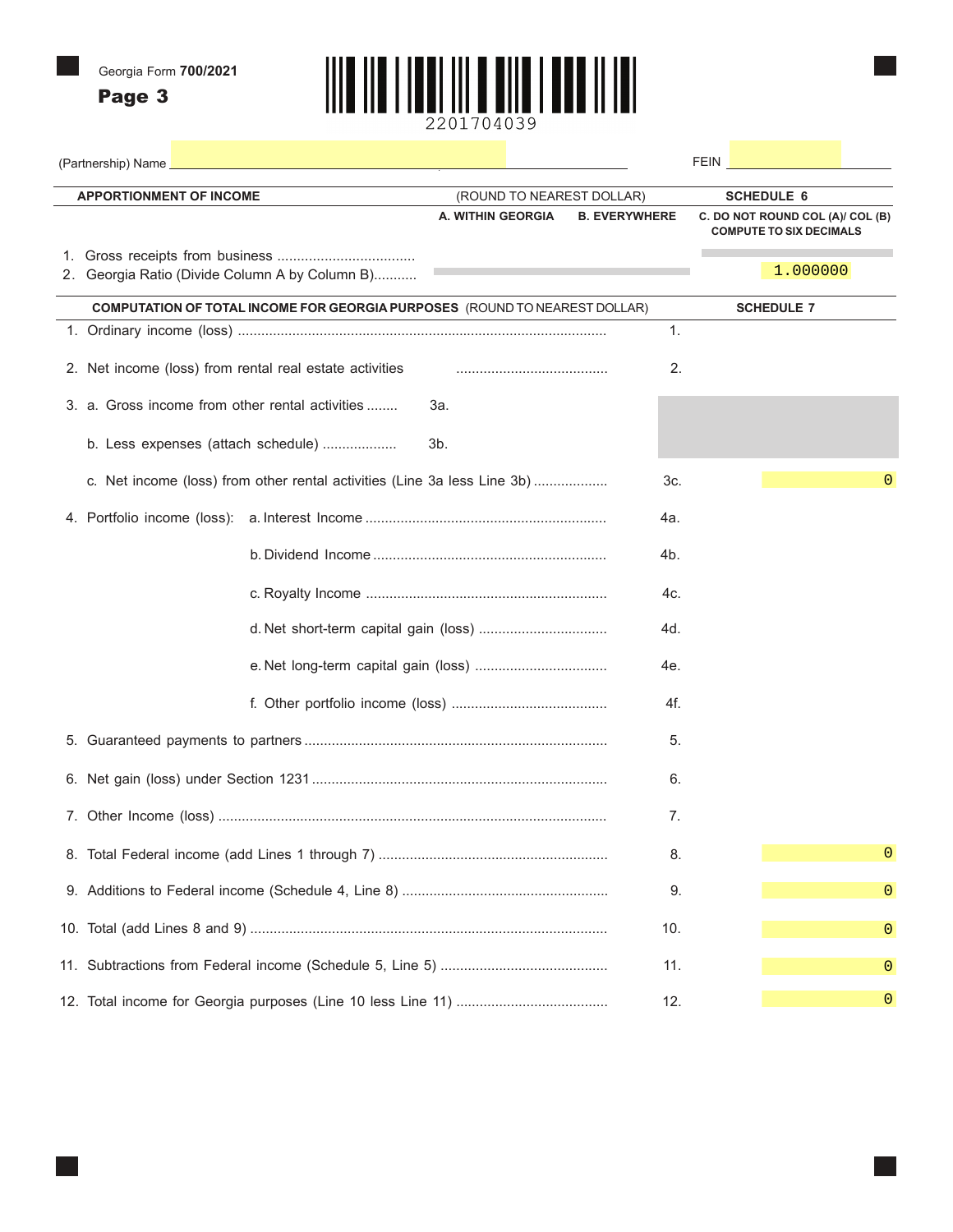Page 4



(Partnership) Name **FEIN** 

**CREDIT USAGE AND CARRYOVER** (ROUND TO NEAREST DOLLAR) **SCHEDULE 8** 

(ROUND TO NEAREST DOLLAR)

TO CLAIM TAX CREDITS YOU MUST FILE ELECTRONICALI Y